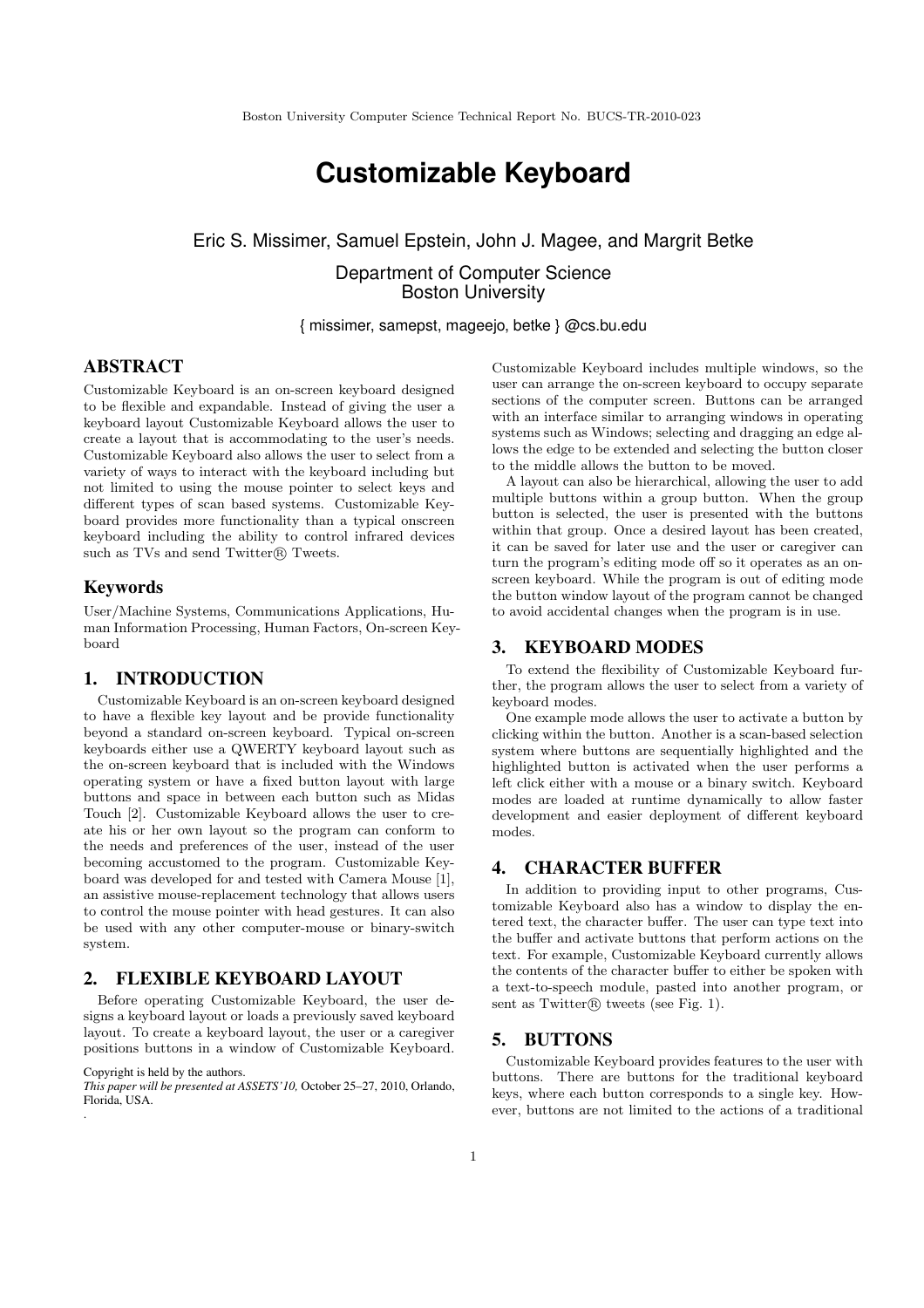

Figure 1: Customizable Keyboard with alphabet layout and tweet button

keyboard. The program currently supports buttons that type and/or speak a preset word or phrase and buttons that allow users to transmit infrared signals to control devices such as a TV using a USB infrared transmitter. Button types are also loaded dynamically. The following buttons are supported:

- Key Buttons Key buttons correspond to traditional keyboard keys. These includes alphanumeric characters, punctuation, the space bar and backspace.
- Group Buttons Group buttons allow for a hierarchical keyboard layout. A group button represents a pre-set group of buttons. When the group button is selected, its window changes to display the buttons contained in the group. This allows for keyboard layouts to have a smaller number of buttons at any time.
- Macro Buttons Macro buttons allow a user to perform a common task in a single click. The button can automatically enter a string of text, read a given string aloud or play a .wav file. Either of the sound options can also be combined with the text-entering command into a single macro button.
- Infrared Buttons By connecting a Tira USB Infrared Receiver/Transmitter [3] infrared buttons can be programmed to mimic an infrared transmission such as one produced by a TV remote. Infrared buttons can then be triggered to cause the infrared transmitter to send the previously saved infrared transmission.
- Twitter Button The twitter button allows a user to send the contents of Customizable Keyboard's character buffer as a Twitter $\mathbb{R}$  tweet.



Figure 2: Customizable Keyboard with layout that enables selection of four TV channels

- Character Buffer Buttons Character buffer buttons can cause the contents of the character buffer to be spoken with a text-to-speech module and/or pasted into another program.
- Shortcut Buttons Program shortcut buttons can be linked to an executable. When the button is activated, Customizable Keyboard starts the linked program.
- Internet Bookmark Buttons Internet bookmark buttons enable the user to open the default Internet browser to a specific website.
- Template Selection Buttons Template selection buttons enable the user to switch between different keyboard layouts while the keyboard is being used.

## 6. EXPERIENCE WITH USER WITH QUADRIPLEGIA

For a user whose voluntary movements are restricted to his eye lids and eye brows, the keyboard layout shown in Figure 2 was developed. It enabled the user to switch between four different TV channels.

## 7. FUTURE WORK

Future work for Customizable Keyboard includes adding buttons that send AOL® instant messages and emails. Word prediction and correction for the character buffer will also be considered.

Using different keyboard modes, Customizable Keyboard will also be extended with a module that analyzes the user's communication rate and accuracy to dynamically determine the time parameters for a scan-based system [4].

#### Acknowledgments

The authors thank the test subject for his assistance and acknowledge NSF funding (HCC grant IIS-0713229).